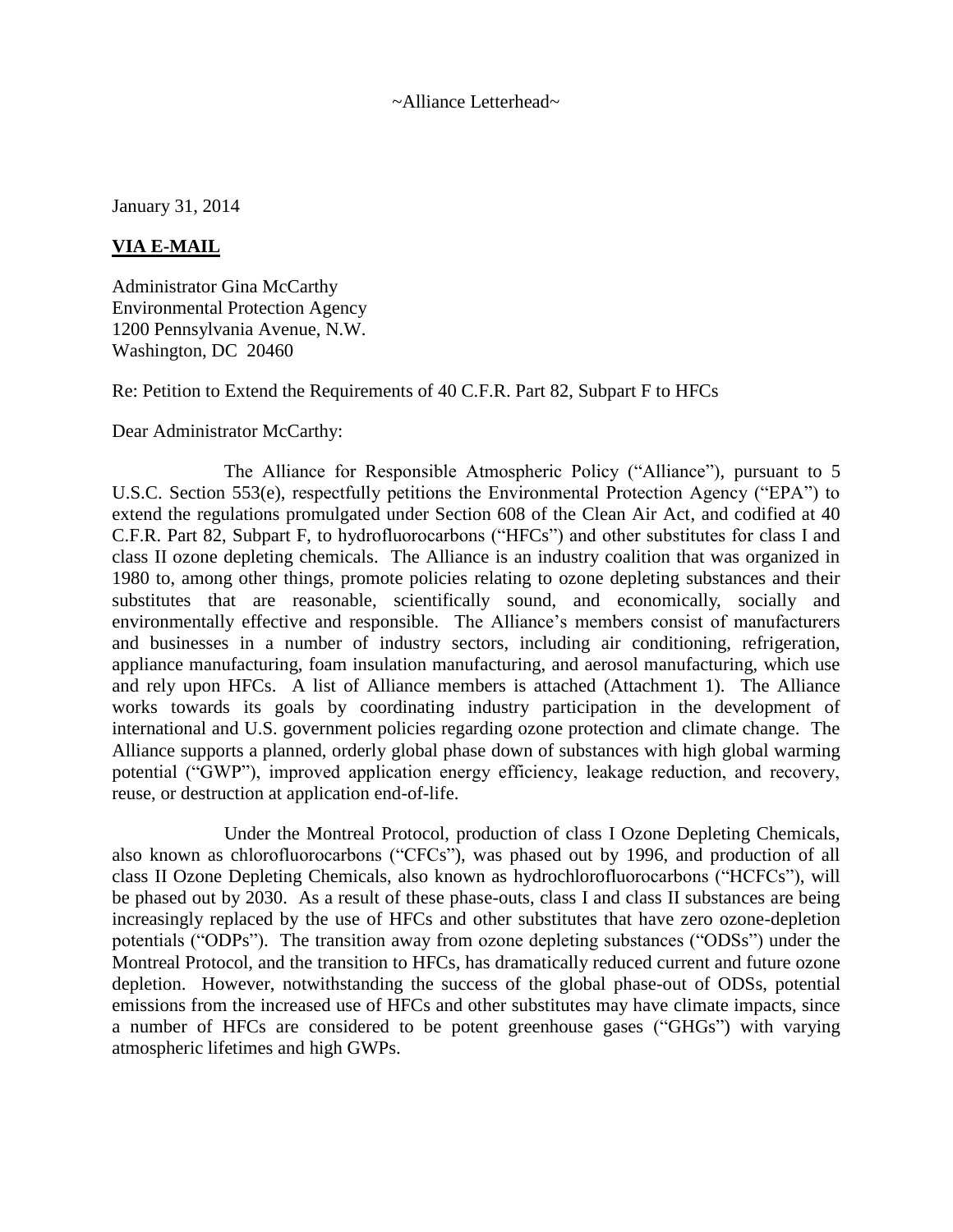January 31, 2014 Page 2

In response to this concern, the United States, Canada, and Mexico have jointly proposed an amendment to the Montreal Protocol that would establish a gradual phase down of HFC production and consumption. The EPA estimates cumulative benefits of the HFC phase down at about 1,900 million metric tons of carbon dioxide equivalent ( $MMTCO<sub>2</sub>eq$ ) through 2020, and about 84,100 MMTCO<sub>2</sub>eq through 2050. Cumulative benefits simply from HFC-23 byproduct emissions controls are estimated at an additional  $11,300$  MMTCO<sub>2</sub>eq through 2050 (See Attachment 2).

The Section 608 regulations were expressly adopted for the purpose of reducing class I and class II ODS emissions. Since many of those compounds are also high GWP compounds, their phase-out has had the added benefit of reducing greenhouse gas emissions. In fact, analysis has shown that the controls under the Montreal Protocol and Title VI of the Clean Air Act have achieved more than 6 times the reduction of GHG emissions than achieved under the first implementation period of the Kyoto Protocol (See Attachment 3).

Currently, it is projected that approximately two-thirds of HFC emissions occur as a result of commercial refrigeration and mobile air conditioning system leaks and service practice. Attachment 4 shows a current analysis between projected HFC emissions and atmospheric observations by the National Oceanic and Atmospheric Administration. Extending the Section 608 regulations to HFCs would increase the environmental benefits already realized from the Section 608 regulations, through reduced HFC emissions, and would complement the United States' goal of a global phase down in HFC production and consumption.

Section  $608(c)(2)$  of the Clean Air Act provides that, effective November 15, 1995, the prohibition against knowingly venting or otherwise knowingly releasing or disposing of any class I or class II substance in Section  $608(c)(1)$  also applies to any substitute substance for a class I or class II substance, which include HFCs, unless EPA were to determine that the venting, releasing, or disposing of the substitute does not threaten the environment. 42 U.S.C. § 7671g(c)(2). On June 11, 1998, EPA published in the Federal Register a notice of proposed rulemaking that would have extended the Section 608 regulations to HFCs and other substitutes. 63 Fed. Reg. 32,044-32,099 (June 11, 1998) (See Attachment 5.) In that notice of proposed rulemaking, EPA determined that it has the statutory authority to extend the Section 608 regulations to HFCs. EPA never finalized that rule. However, in 2004, the EPA formally issued regulations extending the "no venting" prohibition to HFCs and other substitute substances.

By this petition, the Alliance requests that EPA revisit this rulemaking and finalize the regulations proposed back in 1998 extending the Section 608 regulations relating to refrigerant sales and distribution restrictions, and the evacuation, certification, reclamation and recovery, leak repair, reporting and recordkeeping requirements to HFCs.

In the 1998 notice of proposed rulemaking, EPA derived its authority for the rulemaking from its Section  $608(c)(2)$  authority to prohibit the venting of substitutes. The Alliance agrees with EPA's reasoning that extending the certification, evacuation, and other requirements to substitute refrigerants would allow it to implement Section  $608(c)(2)$  more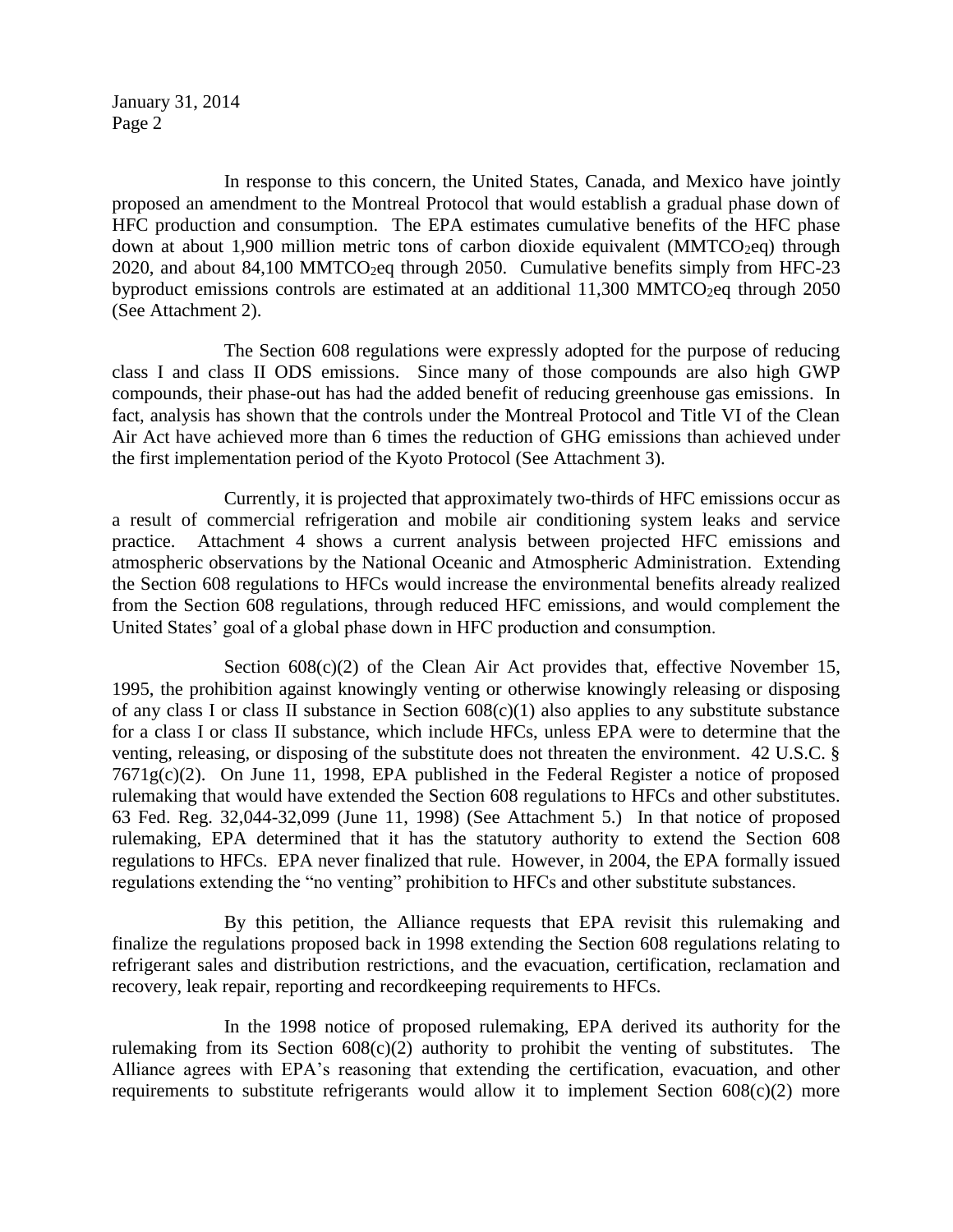January 31, 2014 Page 3

effectively. EPA previously proposed to define the exception for *de minimis* releases such that it would only apply if a person complied with the proposed recapture, recycling, and disposal requirements. As a result, compliance with the venting prohibition would require compliance with the proposed requirements. EPA believed that it had "sufficient authority under sections  $608(c)(2)$  and  $301(a)$  [which allows the Administrator to prescribe regulations as necessary to carry out his or her functions under the Act] to implement section  $608(c)(2)$  by requiring compliance with the proposed provisions, as a matter of law, without in each instance first requiring a demonstration that the person's activities have actually released refrigerant." 63 Fed. Reg. 32,060.

The Alliance also agrees with EPA's reasoning that its authority to promulgate regulations regarding class I and II substances, including the requirement to use alternatives, is "sufficiently broad to include requirements on how to use alternatives, where this is needed to reduce emissions and maximize recycling of class I and II substances." 63 Fed. Reg. 32,046.

The Section 608 regulations were promulgated for the purpose of reducing "the emissions of class I and class II refrigerants and their substitutes to the lowest achievable level by maximizing the recapture and recycling of such refrigerants during the service, maintenance, repair, and disposal of appliances and restricting the sale of refrigerants consisting in whole or in part of a class I and class II ODS in accordance with Title VI of the Clean Air Act." Despite this broad regulatory agenda and the clear path the Agency has set forth for accomplishing these goals, the regulations remain insufficiently robust to reduce emissions of class I and class II substitutes, including HFCs, to their lowest achievable level. There are several reasons why imposing the evacuation, certification, and other requirements to HFCs will lower emissions:

- Extending recovery and evacuation requirements to HFCs will help ensure they are not vented to the atmosphere during servicing and repair and that they will be recovered for further use, and minimizing the need to replace HFCs lost to the atmosphere.
- Extending the technician certification requirements, along with the sales restriction, to HFCs, would ensure that persons lacking the appropriate expertise do not release or contaminate class I and class II substances while using substitutes to recharge or perform other work on systems containing class I and class II substances.
- Extending the reclamation and recovery requirements to HFCs would prevent refrigerant releases and refrigerant contamination, and ensure a viable market for used refrigerants.
- Extending the leak repair requirements to HFCs would lower HFC emissions resulting from equipment and appliance leaks.